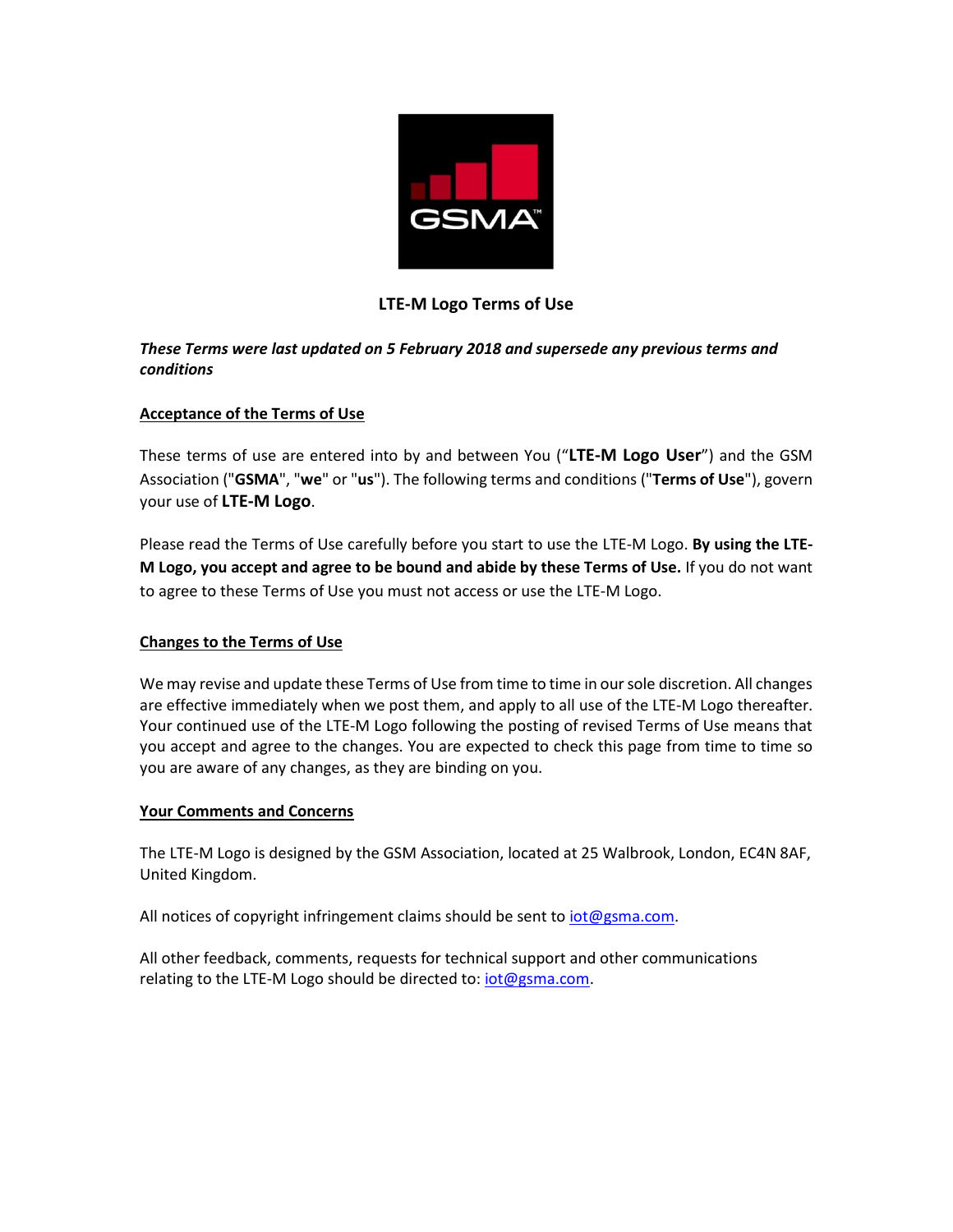**Whereas,** GSMA are the designers of the LTE-M Logo, as set out in LTE-M Brand Guidelines and grants the right to use the LTE-M Logo to LTE-M Logo User strictly on these Terms of Use.

**Whereas** You wish to use the LTE-M Logo as a self-declaration you meet the 3GPP LTE-M Requirements, in all respects.

### **1. Grant of rights**

- 1.1.Upon, (i) registration of your required details, and (ii) clicking to confirm acceptance of these Terms of Use, the Terms of Use shall be effective from that date ("**LTE-M Terms of Use Effective Date**").
- 1.2.Subject to these Terms of Use, GSMA, as of the LTE-M Terms of Use Effective Date, grants to the LTE-M Logo User a royalty free, non-exclusive, worldwide licence to use the LTE-M Logo, as reproduced in the LTE-M Brand Guidelines, for the Term, in connection with marketing, advertising, and promotion of products and services which meet the 3GPP LTE-M specification, and no other activities.
- 1.3.The duration of this Terms of Use shall be determined by either (i) the duration of the LTE-M Logo program, at GSMA's sole discretion, or (ii) duration of conformity of the LTE-M Logo User with, the 3GPP LTE-M specification, as it may be updated from time to time by 3GPP ("**Term**"). In the event that either, (I) the LTE-M Logo program is terminated by written notice, subject to the term of compliance in any such termination notice; or (ii) the LTE-M Logo User does not fully comply with this Terms of Use, unless the LTE-M Logo User can correct their noncompliance within a reasonable period, as determined by GSMA in our sole discretion, the rights granted herein are immediately revoked and the LTE-M Logo User, at its sole cost, must (i) immediately cease any use or advertising regarding the LTE-M Logo, and (ii) take reasonable steps to insure that its agents, resellers and other distributors immediately cease use LTE-M Logo.

#### **2. Terms of use**

- 2.1.The LTE-M Logo User shall not use the LTE-M Logo with any other mark, name, word, logo, symbol or device unless given express prior written consent of the GSMA, which consent, if given, shall be deemed to include a requirement and agreement that each trade mark is separated from each other so that each appears to be a trade mark in its own right distinct from the other.
- 2.2. LTE-M Logo Users shall not use, or make application for the registration of, marks similar/identical the LTE-M Logo.
- 2.3.The LTE-M Logo User shall only use the LTE-M Logo in the manner set out in the LTE-M Brand Guidelines, as may be updated from time to time.
- 2.4.Nothing shall operate to grant the LTE-M Logo User, and the LTE-M Logo Usershall not obtain, any rights, title or interest in or to the LTE-M Logo.
- 2.5.The LTE-M Logo User shall use its best endeavours to prevent the LTE-M Logo becoming generic, losing its distinctiveness, becoming liable to mislead the public or being detrimental to or inconsistent with the goodwill, image or reputation of the GSMA.
- 2.6.The LTE-M Logo User shall not commit or omit any act, or pursue a course of conduct during the Term of this Terms of Use which might: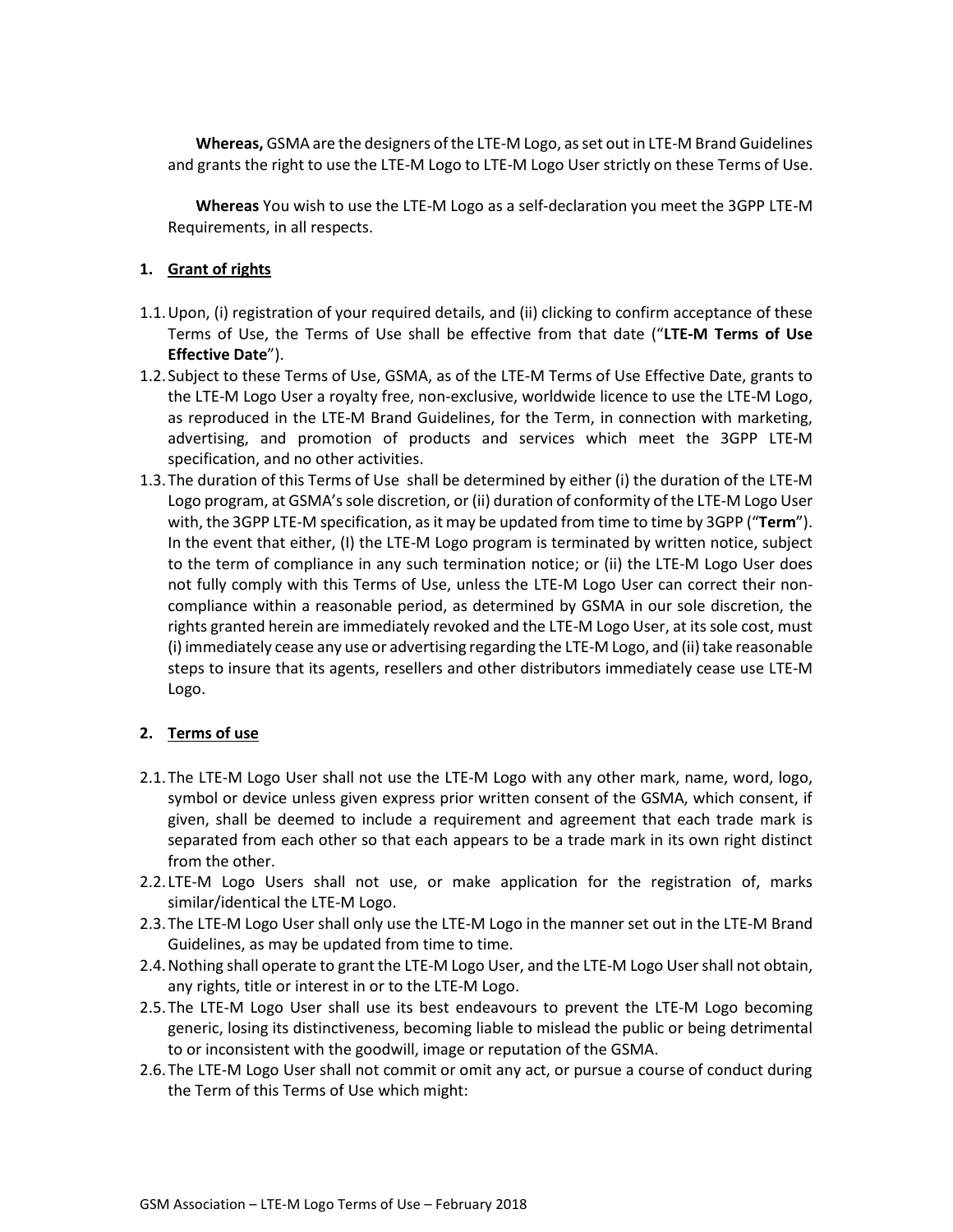- (a) bring the LTE-M Logo into disrepute;
- (b) damage the goodwill or reputation attaching to the LTE-M Logo;
- (c) prejudice the validity or enforceability of the LTE-M Logo;
- (d) dilute or reduce the value or strength of the LTE-M Logo; or
- (e) distort or damage the image associated with the LTE-M Logo.
- 2.7.If it is found that any goods or services supplied, or intended to be supplied, under the LTE-M Logo are not in conformity with any of the LTE-M Logo User's obligations under this Terms of Use, the GSMA shall have the right in its sole discretion to give written notice to the LTE-M Logo User to that effect and the LTE-M Logo User shall cease supplying or remedy the defect in any non-conforming goods or services within 14 (fourteen) working days or immediately cease use of the LTE-M Logo.
- 2.8. LTE-M Logo User is not permitted to sub-license any rights granted under these Terms of Use. LTE-M Logo User shall direct third parties who wish to use the LTE-M Logo to <https://www.gsma.com/iot/lte-m-logo/> where such third party may register and accept the LTE-M Terms of Use.
- 2.9.If LTE-M Logo User receives a cease and desist letter or similar third party communication that objects specifically to Licensee's use of the LTE-M Logo and/or demands that Licensee cease use of the LTE-M Logo ("Cease and Desist Notification") LTE-M Logo User shall immediately send a copy of such communication to GSMA immediately. Also upon receipt of the Cease and Desist Notification by GSMA, GSMA shall notify the LTE-M Logo User as soon as practicable. Upon any such receipt of a Cease and Desist Notification the LTE-M Logo User shall cease all use of the LTE-M Logo or, at GSMA's sole option and direction, amend its use of the LTE-M Logo in such manner as to obviate the third party objection and make the use non-infringing.

## **3. General**

- 3.1.THE GSMA MAKES NO OTHER REPRESENTATION OR WARRANTY AS TO THE VALUE OR UTILITY OF THE CERTIFICATE OF COMPLIANCE LOGO. LICENSEE ACCEPTS THE LTE-M LOGO "AS IS" AND WITHOUT ANY WARRANTY OF ANY KIND. ALL WARRANTIES, WHETHER EXPRESSED OR IMPLIED, OR STATUTORY, INCLUDING WITHOUT LIMITATION ANY IMPLIED OR OTHER WARRANTIES OF MERCHANTABILITY, FITNESS FOR A PARTICULAR PURPOSE, NON-INFRINGEMENT, QUALITY, ACCURACY, COMPLETENESS, TITLE OR QUITE ENJOYMENT ARE EXPRESSLY DISCLAIMED AND EXCLUDED BY THE PARTIES.
- 3.2.Neither party shall be liable to the other in respect of any event of default for loss of profits, goodwill, business opportunity, data or revenue or any type of special, indirect or consequential loss (including loss or damage suffered as a result of an action brought by a third party) even if such loss was reasonably foreseeable or the relevant party had been advised of the possibility of the other party incurring the same.
- 3.3. LTE-M Logo User acknowledges and agrees GSMA are an independent third party to LTE-M Logo User and as such neither GSMA nor any of its affiliates or their respective agents, directors, employees, information providers, licensors, licensees, officers and/or affiliates shall be responsible or liable for any acts or omissions of LTE-M Logo User. Consequently, LTE-M Logo User agree to indemnify and hold GSMA harmless in relation to all liabilities, costs, expenses, damages and losses suffered or incurred by GSMA in connection with your use of the LTE-M Logo in any manner other than in strict accordance with these Terms of Use.
- 3.4. LTE-M Logo User acknowledges that this Terms of Use does not transfer or convey to LTE-M Logo User ownership of, or any rights in, any of the LTE-M Logo, except as expressly set forth